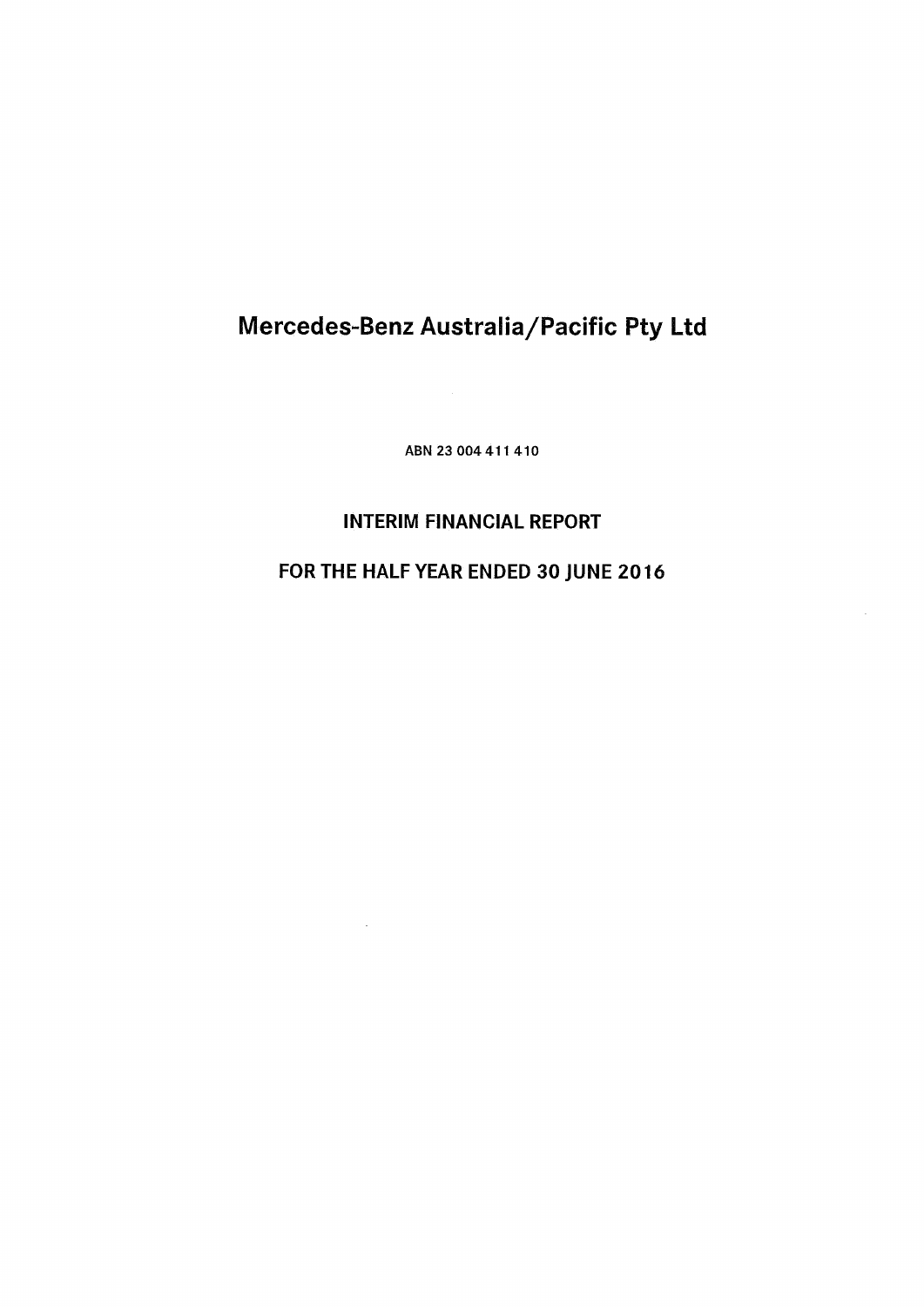# **INTERIM FINANCIAL REPORT FOR THE HALF YEAR ENDED 30 JUNE 2016**

| Page   | Item                                                   |
|--------|--------------------------------------------------------|
| 2      | Directors' Report                                      |
| 3<br>ĭ | <b>Responsibility Statement</b>                        |
| 4      | Unaudited Condensed Statement of Financial Position    |
| 5      | Unaudited Condensed Statement of Financial Performance |
| 6      | Notes to the Financial Statements                      |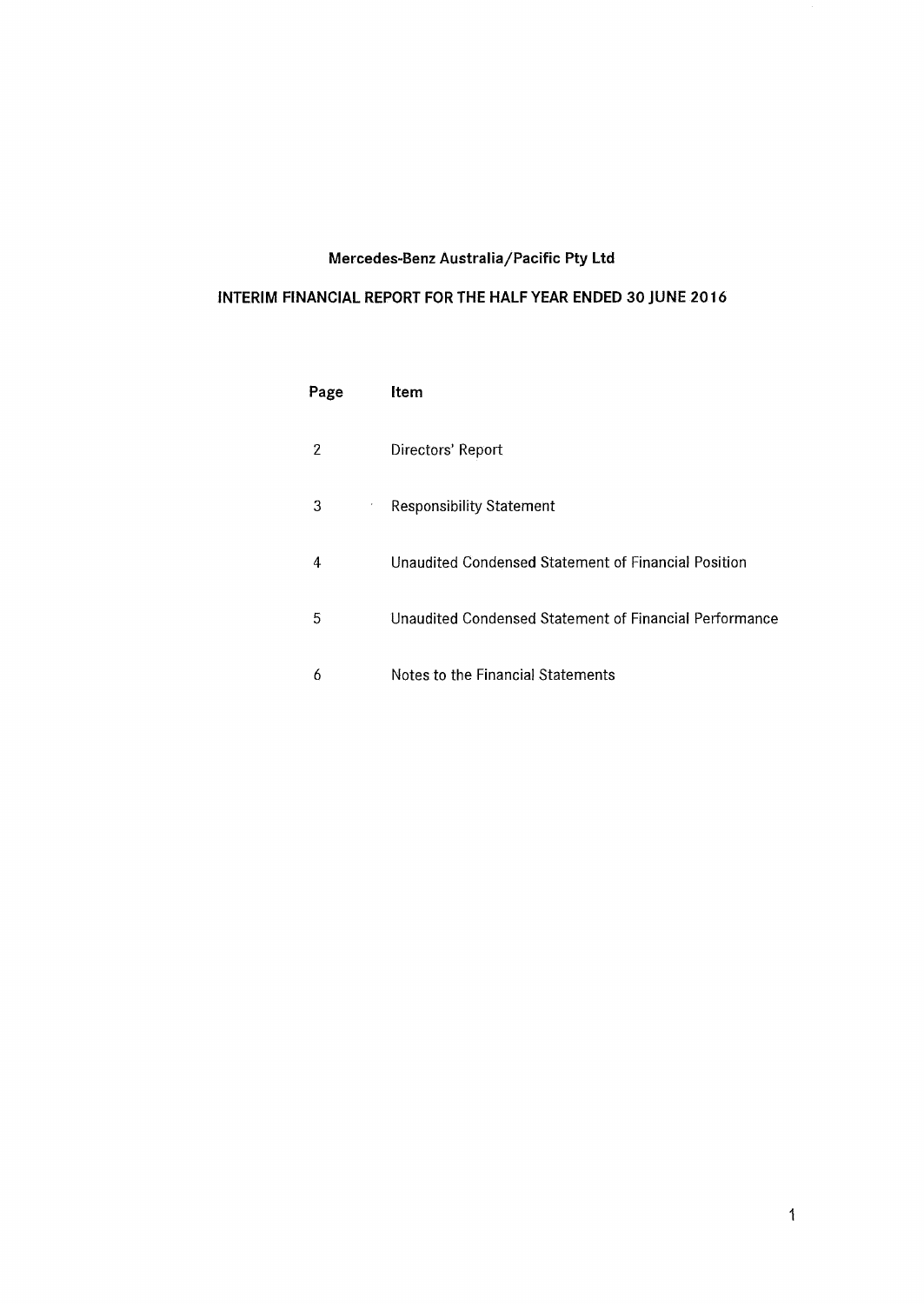# **DIRECTORS' REPORT FOR THE HALF YEAR ENDED 30 JUNE 2016 Mercedes-Benz Australia/Pacific Pty Ltd**

This interim management report is presented together with the interim financial report of Mercedes-Benz Australia/Pacific Pty Ltd ("the Company") for the half year ended 30 June 2016.

# **Principal activities**

The principal activities of the Company during the half year ended 30 June 2016 were the importation, marketing and distribution of passenger and commercial motor vehicles and their component parts.

The Company is also involved in financing activities for its working capital management and on behalf of itself and some other related parties of the local Daimler group.

There were no significant changes in the nature of the Company's activities during the year.

# **Operating and financial review**

The Company made a profit, after income tax, from continuing operations for the half year ended 30 June 2016 of \$90,796 million (2015: \$81,538 million).

# **Significant changes in the state of affairs**

There were no significant changes in the state of affairs of the Company that occurred during the half year under review.

# **Likely developments**

#### *Operations*

The Company will continue to pursue its policy of increasing its key market share as well as maintaining its contribution to the Daimler global organisation.

The Company's financing activities for other related parties of the local Daimler group are expected to continue depending on the requirements of these related parties.

# **Risk Report**

Many factors could directly or indirectly affect the Company's business, financial position, financial performance and cash flows. These factors include, but are not limited to, changes in economic and market conditions, credit risk and currency risk. Further information regarding the Company's risk management strategies are described in the Company's 2016 Annual Financial Report.

#### **Rounding off**

The Company is of a kind referred to in ASIC Class Order 98/100 dated 10 July 1998 (updated by CO 05/641 effective 28 July 2005) and in accordance with that Class Order, amounts in the financial report and interim management report have been rounded off to the nearest thousand dollars, unless otherwise stated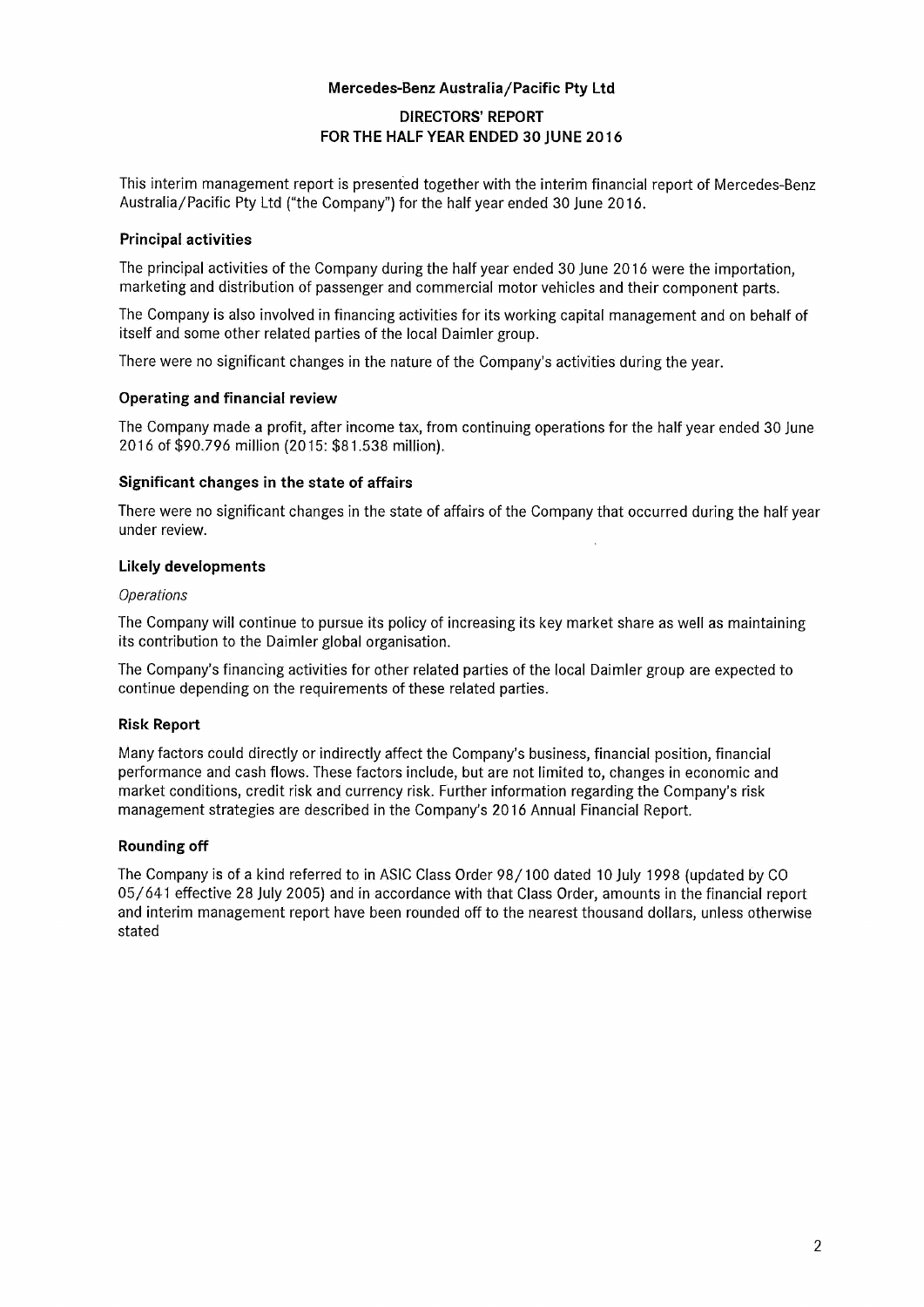# **RESPONSIBILITY STATEMENT**

The Company directors' report (where necessary read together with the financial report and notes to the financial statements which accompany the directors' report) provides a fair review of the development and performance of the business and the position of the Company for the half year ended 30 June 2016, together with a description of the principal opportunities and risks associated with the expected development of the Company.

Horty

Mr Horst von Sanden *CEO and Director*

Mr Ruediger Schrage **CFO** and Director Melbourne, 18 August 2016 Melbourne, 18 August 2016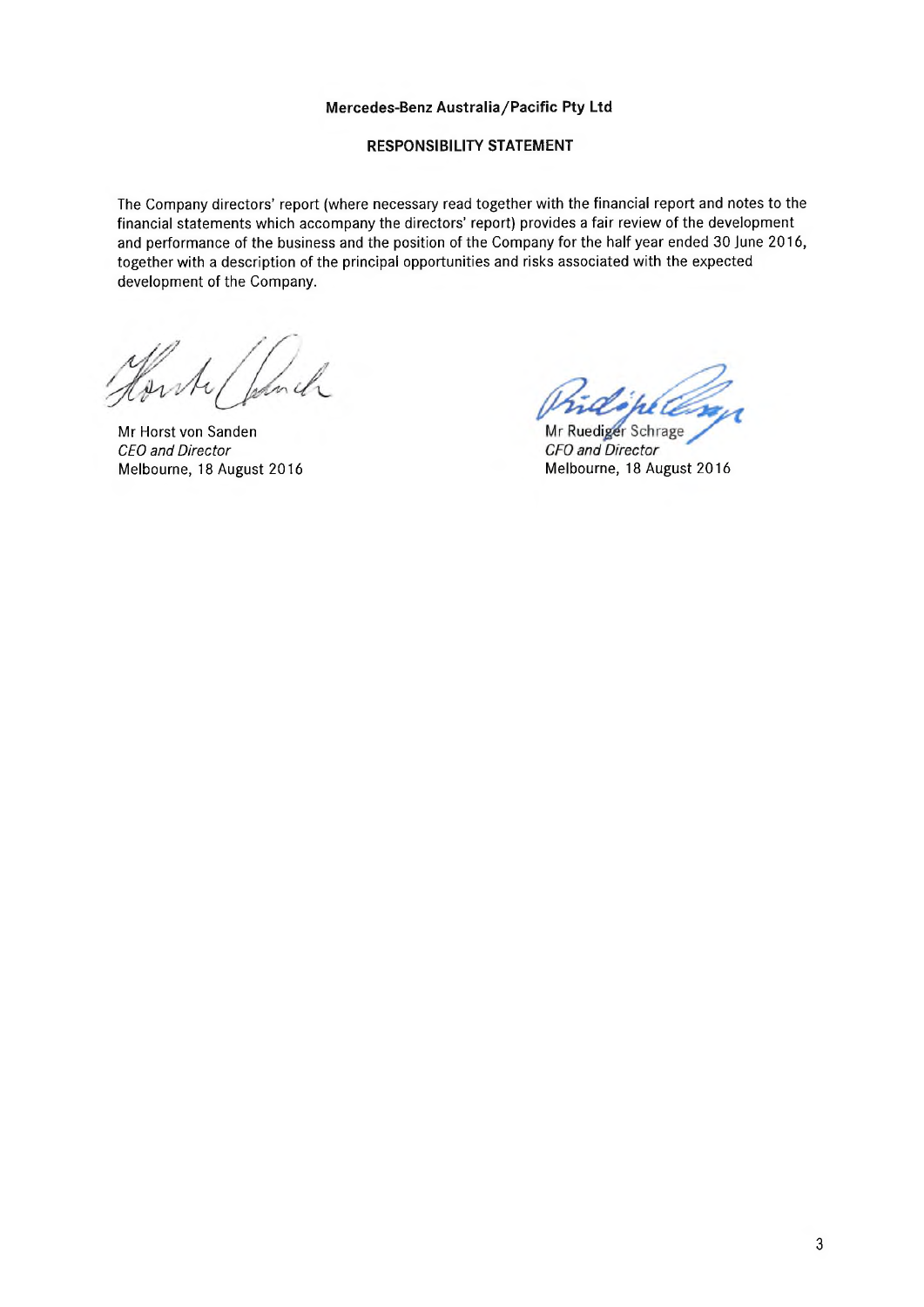# **UNAUDITED CONDENSED STATEMENT OF FINANCIAL POSITION AS AT 30 JUNE 2016**

|                                      | 30 June   | 31 Dec    |
|--------------------------------------|-----------|-----------|
|                                      | 2016      | 2015      |
|                                      | \$'000    | \$'000    |
| <b>Current assets</b>                |           |           |
| Cash and cash equivalents            | 40,310    | 46,127    |
| Trade and other receivables          | 2,334,065 | 2,206,184 |
| Inventories                          | 833,574   | 822,688   |
| Derivative financial instruments     | 255       | 1,025     |
| <b>Total current assets</b>          | 3,208,204 | 3,076,024 |
| Non-current assets                   |           |           |
| Trade and other receivables          | 1,378,020 | 1,189,971 |
| Deferred tax assets                  | 53,246    | 59,747    |
| Property, plant and equipment        | 120,114   | 124,273   |
| Derivative financial instruments     | 2,349     | 773       |
| <b>Total non-current assets</b>      | 1,553,729 | 1,374,764 |
| <b>Total assets</b>                  | 4,761,933 | 4,450,788 |
| <b>Current liabilities</b>           |           |           |
| Trade and other payables             | 614,257   | 603,774   |
| Loans and borrowings                 | 1,702,446 | 1,568,080 |
| Derivative financial instruments     | 4,343     | 5,923     |
| <b>Employee benefits</b>             | 15,384    | 16,796    |
| Provisions                           | 140,273   | 146,098   |
| Deferred income                      | 26,546    | 22,676    |
| <b>Total current liabilities</b>     | 2,503,249 | 2,363,347 |
| <b>Non-current liabilities</b>       |           |           |
| Trade and other payables             | 11,572    | 11,942    |
| Loans and borrowings                 | 1,247,931 | 1,171,980 |
| Derivative financial instruments     | 2,349     | 773       |
| Employee benefits                    | 2,610     | 2,693     |
| Provisions                           | 76,536    | 74,624    |
| Deferred income                      | 24,588    | 22,151    |
| <b>Total non-current liabilities</b> | 1,365,586 | 1,284,163 |
| <b>Total liabilities</b>             | 3,868,835 | 3,647,510 |
| Net assets                           | 893,098   | 803,278   |
| <b>Total equity</b>                  | 893,098   | 803,278   |

 $\hat{\boldsymbol{\beta}}$ 

The notes on pages 6 to 7 are an integral part of these financial statements.

 $\epsilon$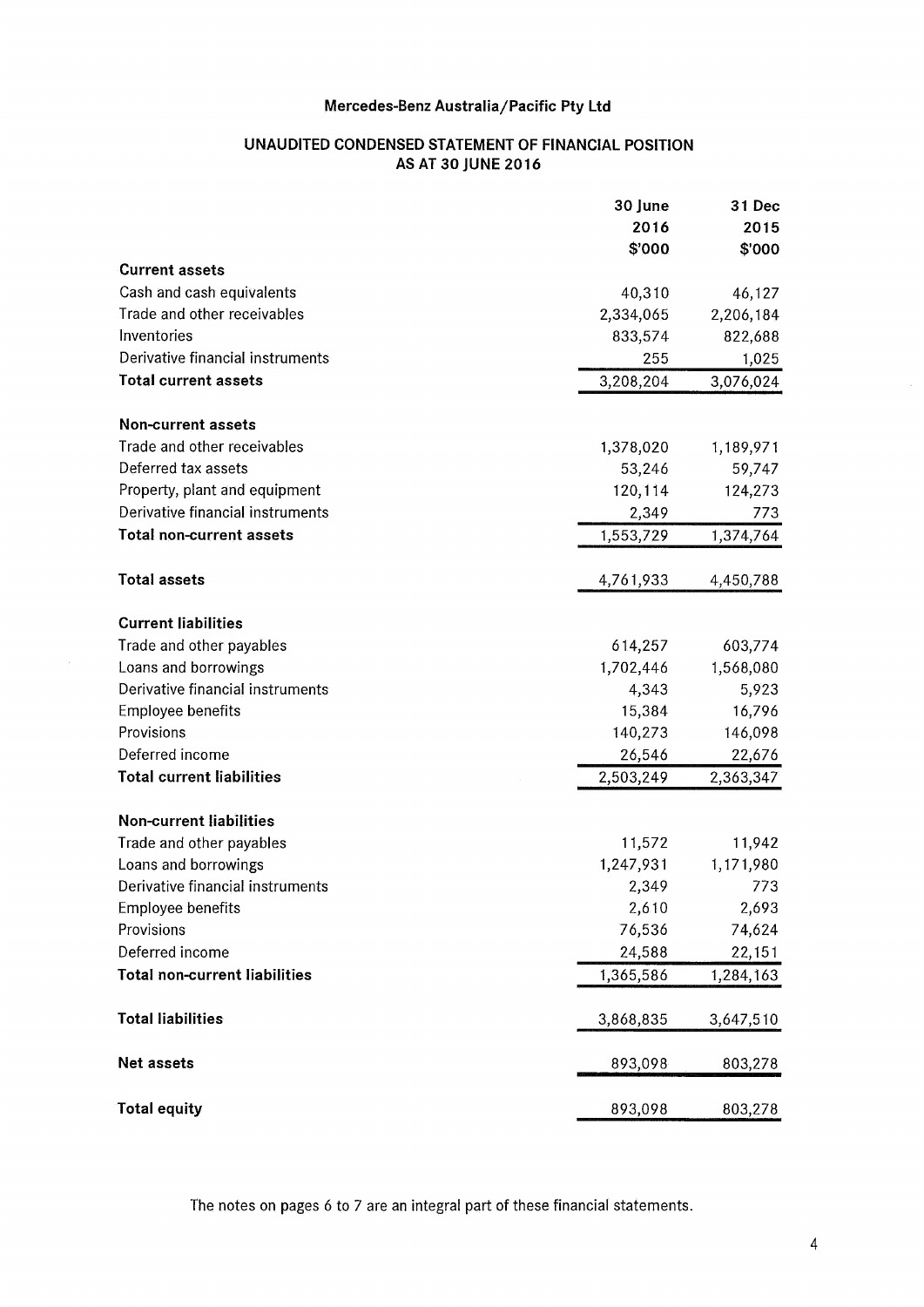# **UNAUDITED CONDENSED STATEMENT OF FINANCIAL PERFORMANCE FOR THE HALF YEAR ENDED 30 JUNE 2016**

|                                          | 2016<br>\$'000 | 2015<br>\$'000 |
|------------------------------------------|----------------|----------------|
| Revenue                                  | 1,795,753      | 1,613,942      |
| Cost of sales                            | (1, 565, 657)  | (1,424,447)    |
| <b>Gross profit</b>                      | 230,096        | 189,495        |
| Other income                             | 2,417          | 29,525         |
| Employee expenses                        | (50, 474)      | (57, 094)      |
| Depreciation expenses                    | (2, 142)       | (3,015)        |
| Other expenses                           | (48, 866)      | (50,000)       |
| <b>Results from operating activities</b> | 131,031        | 108,911        |
| Net finance costs                        | (311)          | 3,227          |
| Profit before income tax                 | 130,720        | 112,138        |
| Income tax expense                       | (39, 924)      | (30, 600)      |
| Profit for the period                    | 90,796         | 81,538         |

The notes on pages 6 to 7 are an integral part of these financial statements.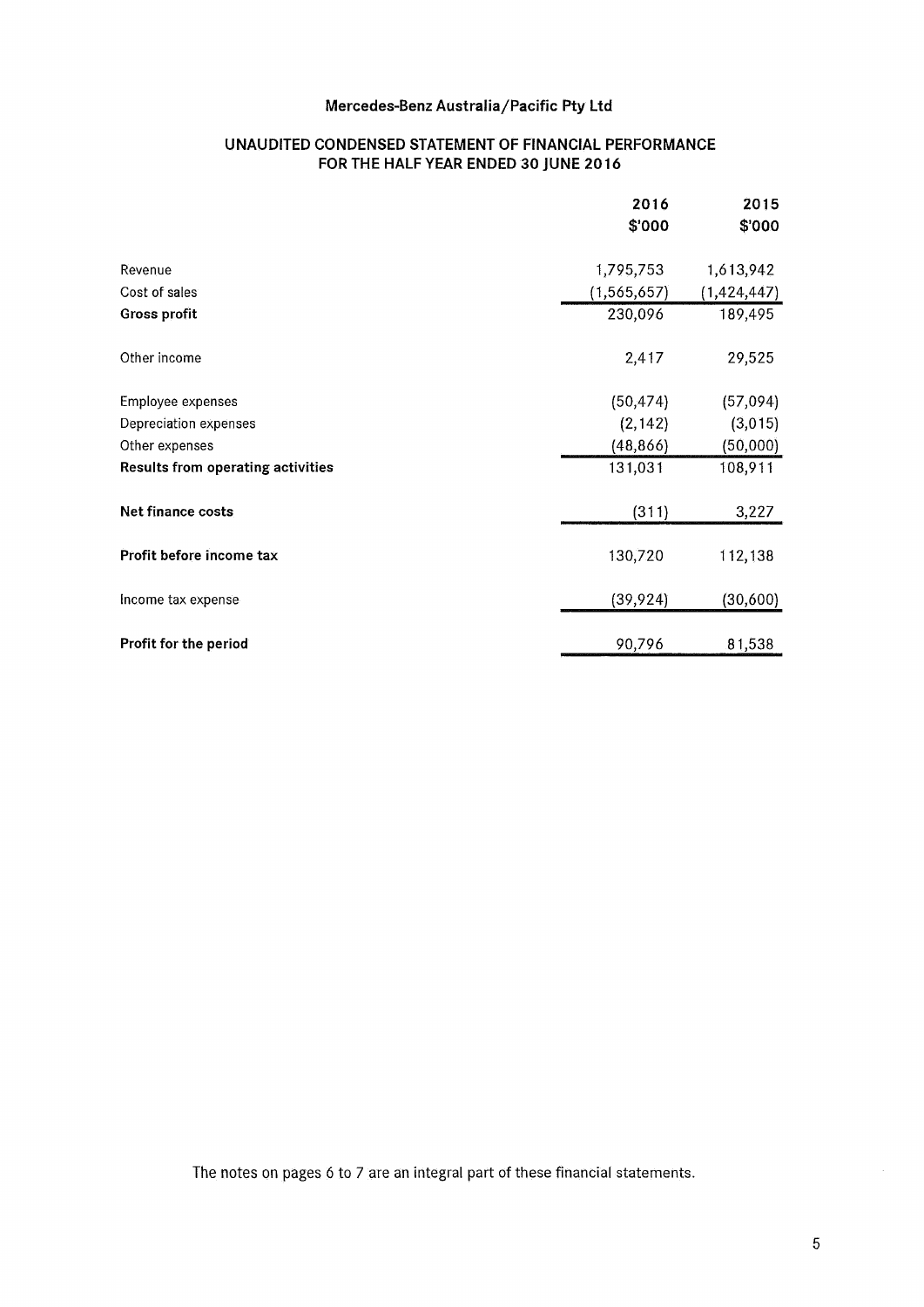# **NOTES TO THE FINANCIAL STATEMENTS FOR THE HALF YEAR ENDED 30 JUNE 2016**

# **1. REPORTING ENTITY**

Mercedes-Benz Australia/Pacific Pty Ltd ("the Company") is a company domiciled in Australia. The address of the Company's registered office is Lexia Place, Mulgrave, Victoria 3170.

The Company is primarily involved in the importation, marketing and distribution of passenger and commercial motor vehicles and their component parts.

# **2. BASIS OF PREPARATION**

# **(a) Statement of compliance**

The condensed interim financial report has been prepared in order to meet certain requirements set out in Article 4 of the law of 11 January 2008 on transparency requirements in relation to information about issuers whose securities are admitted to trading on a regulated market (the "Transparency Law") and the Luxembourg Grand-Ducal decree dated 11 January 2008 on transparency requirements for issuers of securities (the "Transparency Regulation').

The financial statements were authorised for issue by the Board of Directors on 18 August 2016.

# **(b) Basis of measurement**

The financial statements have been prepared on the historical cost basis except for the following material items in the statement of financial position:

- derivative financial instruments are measured at fair value
- liabilities for cash-settled share-based payment arrangements are measured at fair value
- the defined benefit asset is measured as the net total of the plan assets, plus unrecognised past service cost and unrecognised actuarial losses, less unrecognised actuarial gains and the present value of the defined benefit obligation.

The financial statements have been prepared on a going concern basis.

# **(c) Functional and presentation currency**

The financial statements are presented in Australian dollars which is the Company's functional currency.

The Company is of a kind referred to in ASIC Class Order 98/100 dated 10 July 1998 (updated by CO 05/641 effective 28 July 2005) and in accordance with that Class Order, all financial information presented in Australian dollars has been rounded to the nearest thousand, unless otherwise stated.

# **3. STATEMENT OF SIGNIFICANT ACCOUNTING POLICIES**

The accounting policies applied by the Company in these condensed interim financial statements are the same as those applied by the Company in its financial statements as at and for the year ended 31 December 2015.